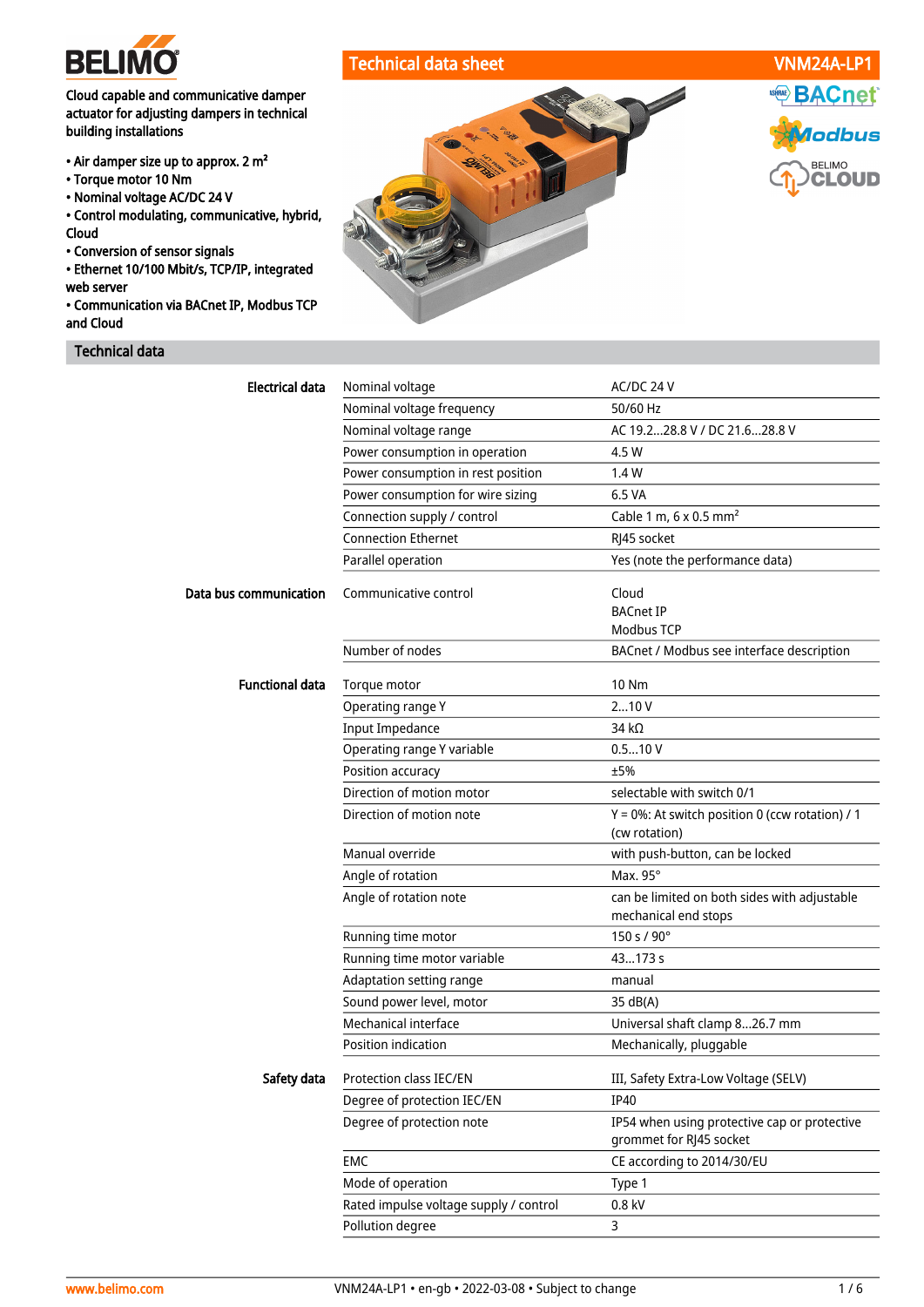

|  | Technical data sheet |  |  |  |
|--|----------------------|--|--|--|
|  |                      |  |  |  |
|  |                      |  |  |  |

| Safety data | Ambient temperature | $-3050^{\circ}$ C           |  |
|-------------|---------------------|-----------------------------|--|
|             | Storage temperature | $-4080^{\circ}$ C           |  |
|             | Ambient humidity    | Max. 95% RH, non-condensing |  |
|             | Servicing           | maintenance-free            |  |
| Weight      | Weight              | 0.84 kg                     |  |
|             |                     |                             |  |

#### Safety notes

- This device has been designed for use in stationary heating, ventilation and air-conditioning systems and must not be used outside the specified field of application, especially in aircraft or in any other airborne means of transport.
- Outdoor application: only possible in case that no (sea) water, snow, ice, insolation or aggressive gases interfere directly with the device and that it is ensured that the ambient conditions remain within the thresholds according to the data sheet at any time.
- Only authorised specialists may carry out installation. All applicable legal or institutional installation regulations must be complied during installation.
- The device may only be opened at the manufacturer's site. It does not contain any parts that can be replaced or repaired by the user.
- Cables must not be removed from the device.
- To calculate the torque required, the specifications supplied by the damper manufacturers concerning the cross-section, the design, the installation situation and the ventilation conditions must be observed.
- The device contains electrical and electronic components and must not be disposed of as household refuse. All locally valid regulations and requirements must be observed.

### Product features

| Mode of operation                                                                                                                                                                                                                        | The actuator is controlled via the Cloud, BACnet IP or Modbus TCP and drives to the position<br>defined by the control signal. Various data points can be written and read via the same<br>interfaces.                                                     |
|------------------------------------------------------------------------------------------------------------------------------------------------------------------------------------------------------------------------------------------|------------------------------------------------------------------------------------------------------------------------------------------------------------------------------------------------------------------------------------------------------------|
|                                                                                                                                                                                                                                          | Hybrid mode:                                                                                                                                                                                                                                               |
|                                                                                                                                                                                                                                          | The actuator receives its analog control signal from the higher level controller and drives to the<br>position defined. Using the Cloud, BACnet IP or Modbus TCP, various data points can be read<br>and with the exception of the control signal written. |
| <b>Converter for sensors</b>                                                                                                                                                                                                             | Connection option for two sensors (passive sensor, active sensor or switching contact). The<br>actuator serves as an analogue/digital converter for the transmission of the sensor signal to the<br>higher level system.                                   |
| <b>Communication</b>                                                                                                                                                                                                                     | The parametrisation can be carried out through the integrated web server (RJ45 connection to<br>the web browser), by communicative means or via the Cloud.                                                                                                 |
|                                                                                                                                                                                                                                          | Additional information regarding the integrated web server can be found in the separate<br>documentation.                                                                                                                                                  |
| "Peer to Peer" connection<br>http://belimo.local:8080<br>The Notebook must be set to "DHCP".<br>Make sure that only one network<br>connection is active.<br><b>Standard IP address:</b><br>http://192.168.0.10:8080<br>Static ID address |                                                                                                                                                                                                                                                            |

Static IP addre Password (read-only): User name: «guest» Password: «guest»

Simple direct mounting

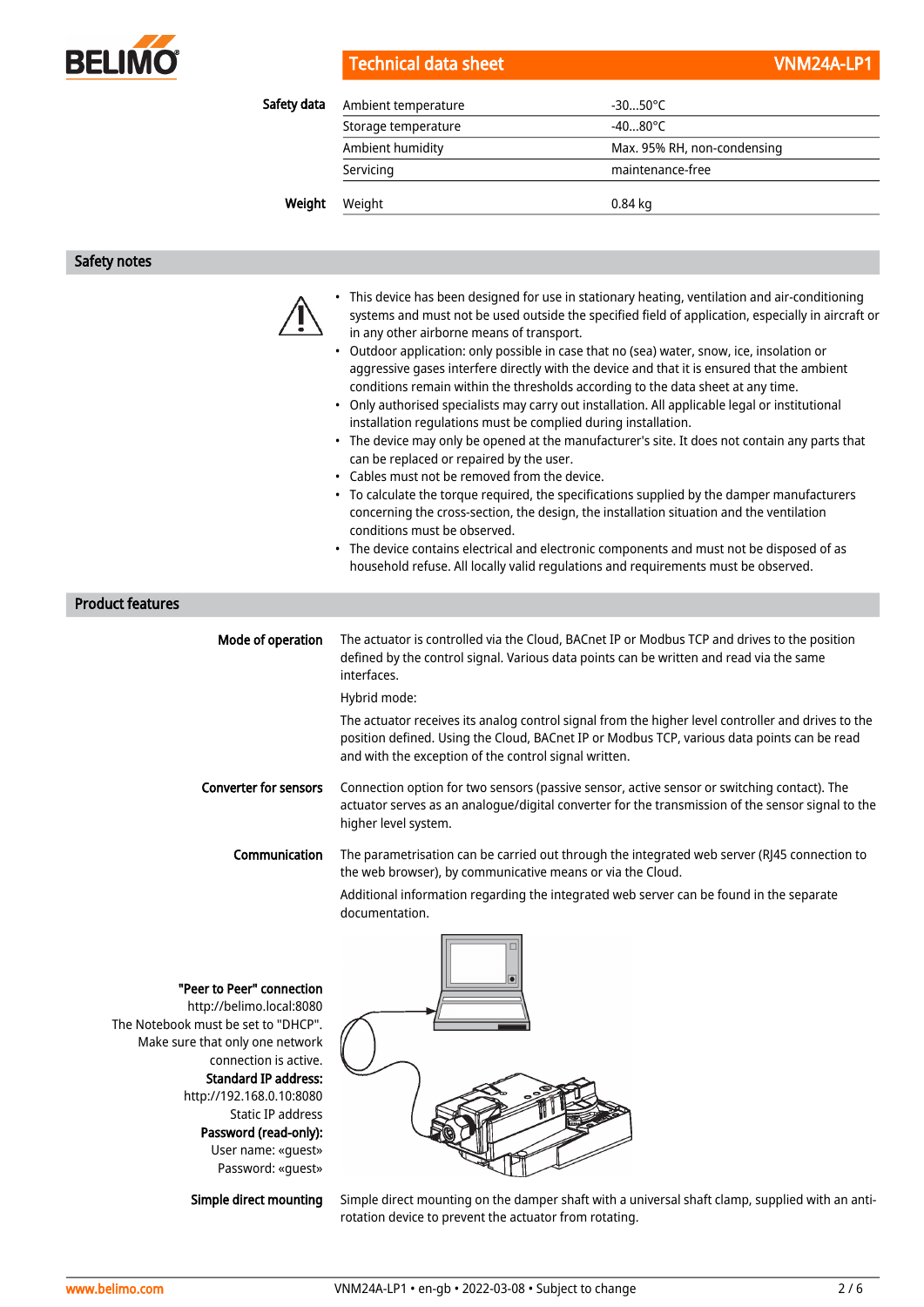

Technical data sheet VNM24A-LP1

| Data recording                     | The recorded data (integrated data recording for 13 months) can be used for analytical<br>purposes.<br>Download csy files via web browser.                                                                                                                                                                                    |  |  |
|------------------------------------|-------------------------------------------------------------------------------------------------------------------------------------------------------------------------------------------------------------------------------------------------------------------------------------------------------------------------------|--|--|
| Manual override                    | Manual override with push-button possible (the gear is disengaged for as long as the button is<br>pressed or remains locked).                                                                                                                                                                                                 |  |  |
| Adjustable angle of rotation       | Adjustable angle of rotation with mechanical end stops.                                                                                                                                                                                                                                                                       |  |  |
| <b>High functional reliability</b> | The actuator is overload protected, requires no limit switches and automatically stops when the<br>end stop is reached.                                                                                                                                                                                                       |  |  |
| Home position                      | The first time the supply voltage is switched on, i.e. at the time of commissioning, the actuator<br>carries out an adaptation, which is when the operating range and position feedback adjust<br>themselves to the mechanical setting range.<br>The actuator then moves into the position defined by the positioning signal. |  |  |
|                                    | 0%<br>ccw.P                                                                                                                                                                                                                                                                                                                   |  |  |
| Adaptation and synchronisation     | An adaptation can be triggered manually by pressing the "Adaptation" button. Both mechanical<br>end stops are detected during the adaptation (entire setting range).<br>The actuator then moves into the position defined by the positioning signal.                                                                          |  |  |
|                                    |                                                                                                                                                                                                                                                                                                                               |  |  |

| <b>Electrical accessories</b> | <b>Description</b>                                                                                                                                                                                                                      | <b>Type</b>       |
|-------------------------------|-----------------------------------------------------------------------------------------------------------------------------------------------------------------------------------------------------------------------------------------|-------------------|
|                               | Grommet for RJ connection module, Multipack 50 pcs.                                                                                                                                                                                     | $Z-STR$ ].1       |
| Service tools                 | <b>Description</b>                                                                                                                                                                                                                      | <b>Type</b>       |
|                               | Service Tool, with ZIP-USB function, for parametrisable and<br>communicative Belimo actuators, VAV controller and HVAC performance<br>devices<br>Connection cable 5 m, A: RJ11 6/4 ZTH EU, B: 6-pin for connection to<br>service socket | ZTH EU<br>ZK1-GEN |

# Electrical installation

Accessories



# Supply from isolating transformer.

Parallel connection of other actuators possible. Observe the performance data.

# Wiring diagrams



#### Cable colours:  $1 = **black**$  $2 = red$ 5 = orange  $10 =$  yellow-black 11 = yellow-pink 12 = yellow-grey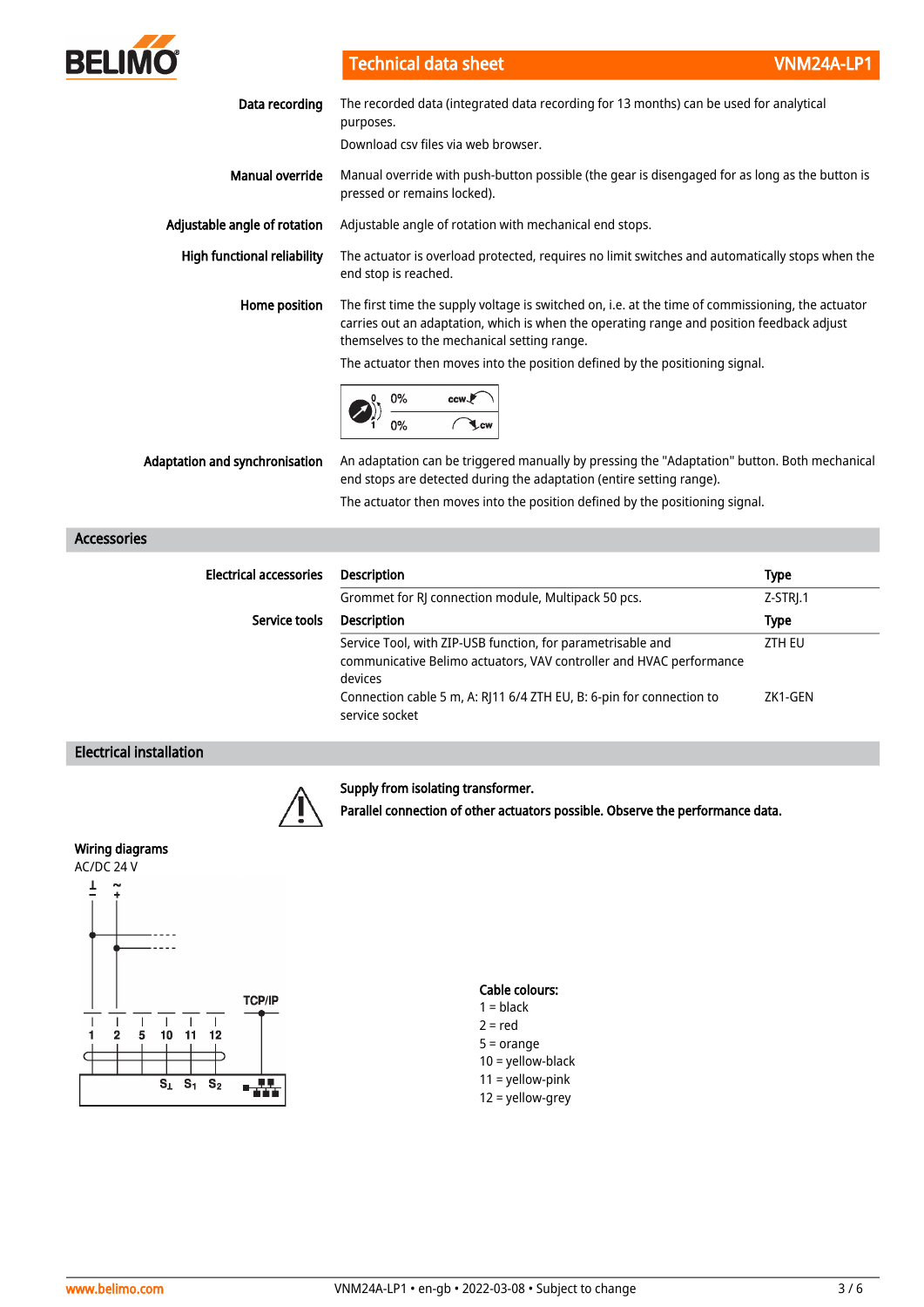

Connection of a notebook for parametrisation and manual

Optional connection via RJ45 (direct connection Notebook / connection via Intranet or Internet) for access to the integrated web server

control via RJ45.



### Functions



The connection diagrams shows connections for the first sensor on terminal S1, while the second sensor can be connected identically on terminal S2.

Parallel use of different sensor types is permitted.

For hybrid operation, S1 is used for the control signal Y and must be configured as an active sensor.

#### Functions with specific parameters (parametrisation necessary)



Connection of passive sensors Connection of active sensors



TCP/IP (Cloud) / BACnet IP / Modbus TCP TCP/IP (Cloud) / BACnet IP / Modbus TCP with analogue setpoint (hybrid operation)





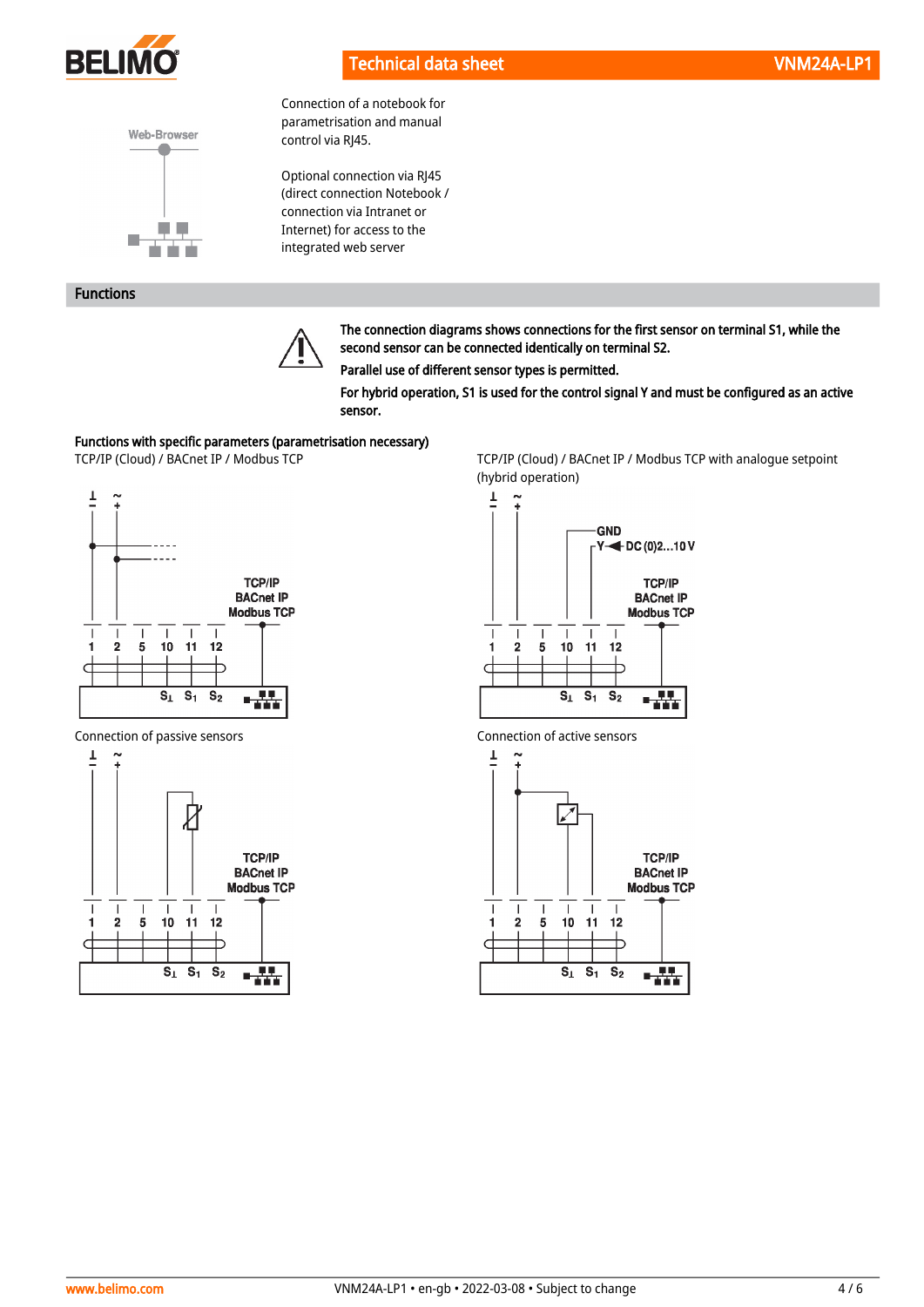

# Technical data sheet VNM24A-LP1

#### Switching contact connection



# Operating controls and indicators



#### **D** Direction of rotation switch

 $\boldsymbol{Q}$ 

| Switch over:      | Direction of rotation changes   |
|-------------------|---------------------------------|
| LED display green |                                 |
| Off:              | No power supply or wiring error |
| On:               | Actuator starts operation       |
| Flickering:       | In operation                    |

#### **B** Push-button and LED display yellow

| Off:             | Standard mode                                                    |
|------------------|------------------------------------------------------------------|
| On:              | Adaptation or synchronisation process active                     |
| Press<br>button: | Triggers angle of rotation adaptation, followed by standard mode |

#### Gear disengagement button 4

Press button: Gear disengages, motor stops, manual override possible Release button: Gear engages, synchronisation starts, followed by standard mode

#### **5** Service plug

For connecting parametrisation and service tools

#### RJ45 socket 6

For the connection of TCP/IP (Cloud), BACnet IP and Modbus TCP